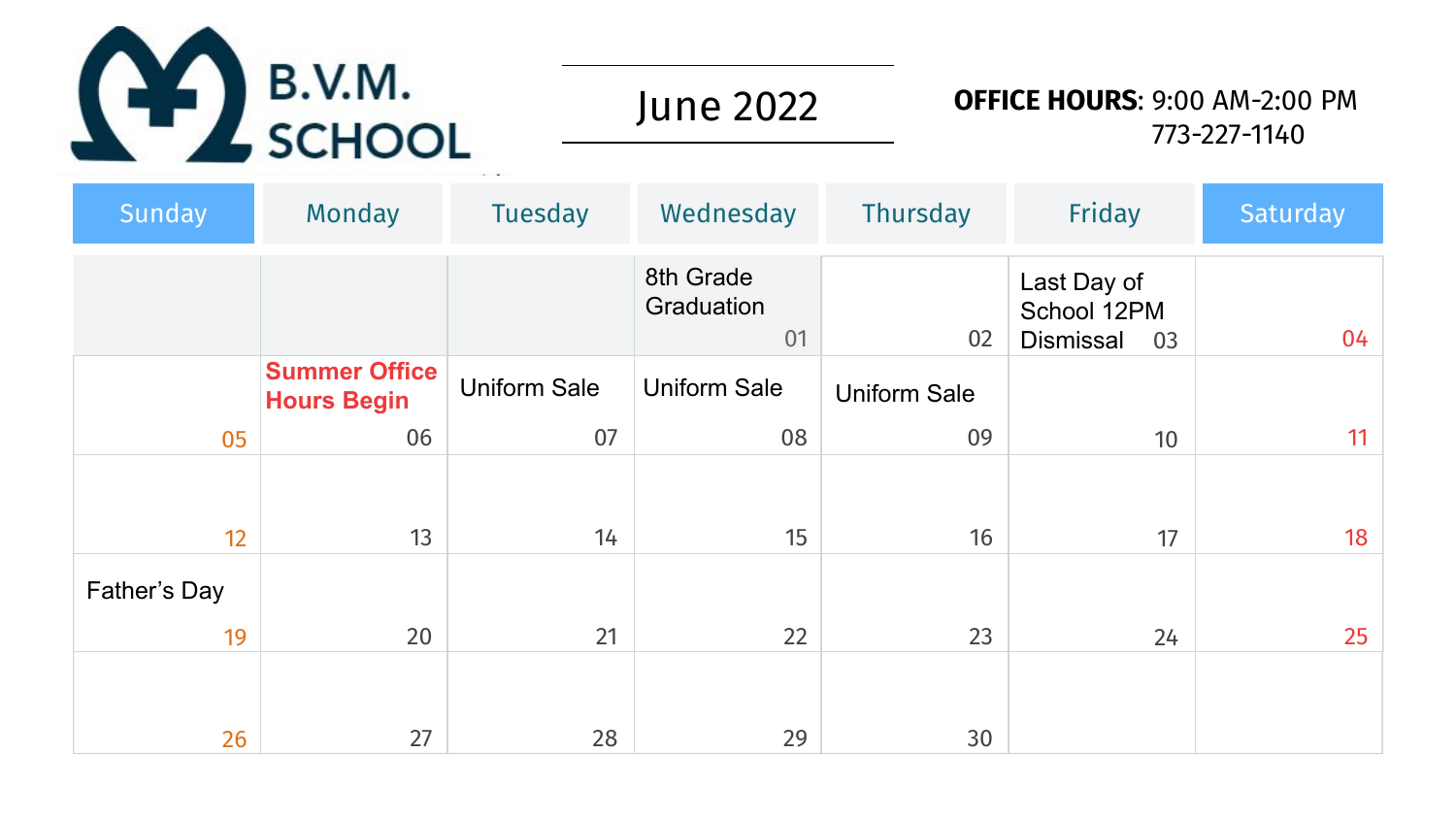

July 2022

### **OFFICE HOURS**: 9:00 AM-2:00 PM 773-227-1140

| Sunday   | <b>Monday</b>                          | Tuesday                                  | Wednesday | Thursday | Friday                                 | Saturday |
|----------|----------------------------------------|------------------------------------------|-----------|----------|----------------------------------------|----------|
|          |                                        |                                          |           |          |                                        |          |
|          |                                        |                                          |           |          | 01                                     | 02       |
|          | Fourth of July<br><b>Office Closed</b> | Summer<br>School & Camp<br><b>Begins</b> |           |          |                                        |          |
| 03       | 04                                     | 05                                       | 06        | 07       | 08                                     | 09       |
| 10       | 11                                     | 12                                       | 13        | 14       | 15                                     | 16       |
| 17       | 18                                     | 19                                       | 20        | 21       | 22                                     | 23       |
| 24<br>31 | 25                                     | 26                                       | 27        | 28       | Last day of<br>Summer<br>School & Camp | 30       |

#### **Summer Camp Hours**: 8:00-3:00 **Summer School Hours**: 9:00 AM-12:00 PM